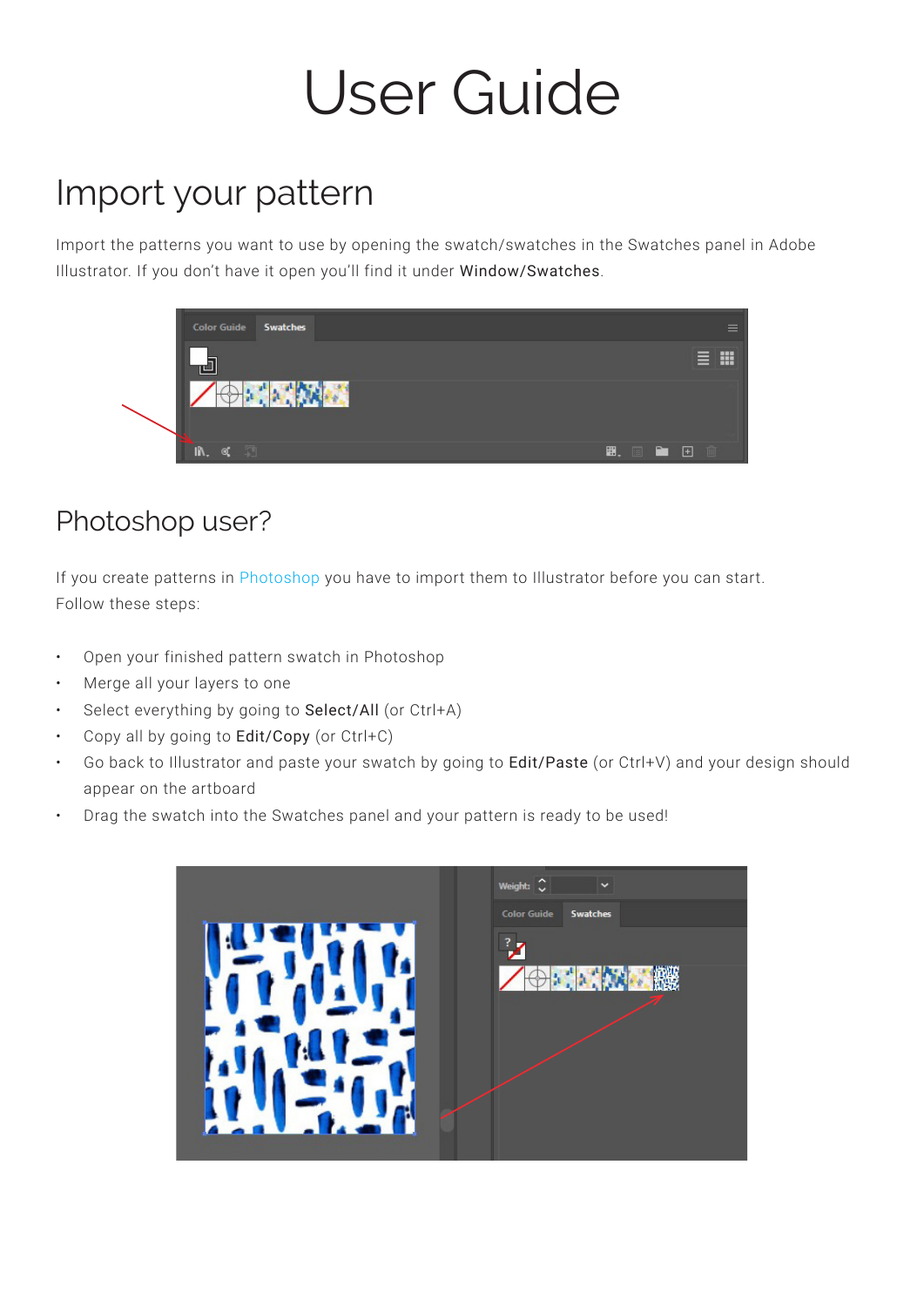# Apply your pattern

The mockups are already filled with a pattern and to change them it's easiest to use the Magic Wand Tool. You'll find it in the Advanced Toolbar (go to Window/Toolbars/Advanced if you don't have it open) or by clicking Y on your keyboard. Then select the pattern you want to change with the Magic Wand Tool and click on the new pattern in the Swatches Panel to apply it to the mockup.



NOTE! Make sure to only click once on the pattern swatch you want to apply - if you click two times the garment will fill with the pattern in its original scale like below. If that happens, just go to Edit/Undo or hit Ctrl+Z and the pattern should return to its modified position.